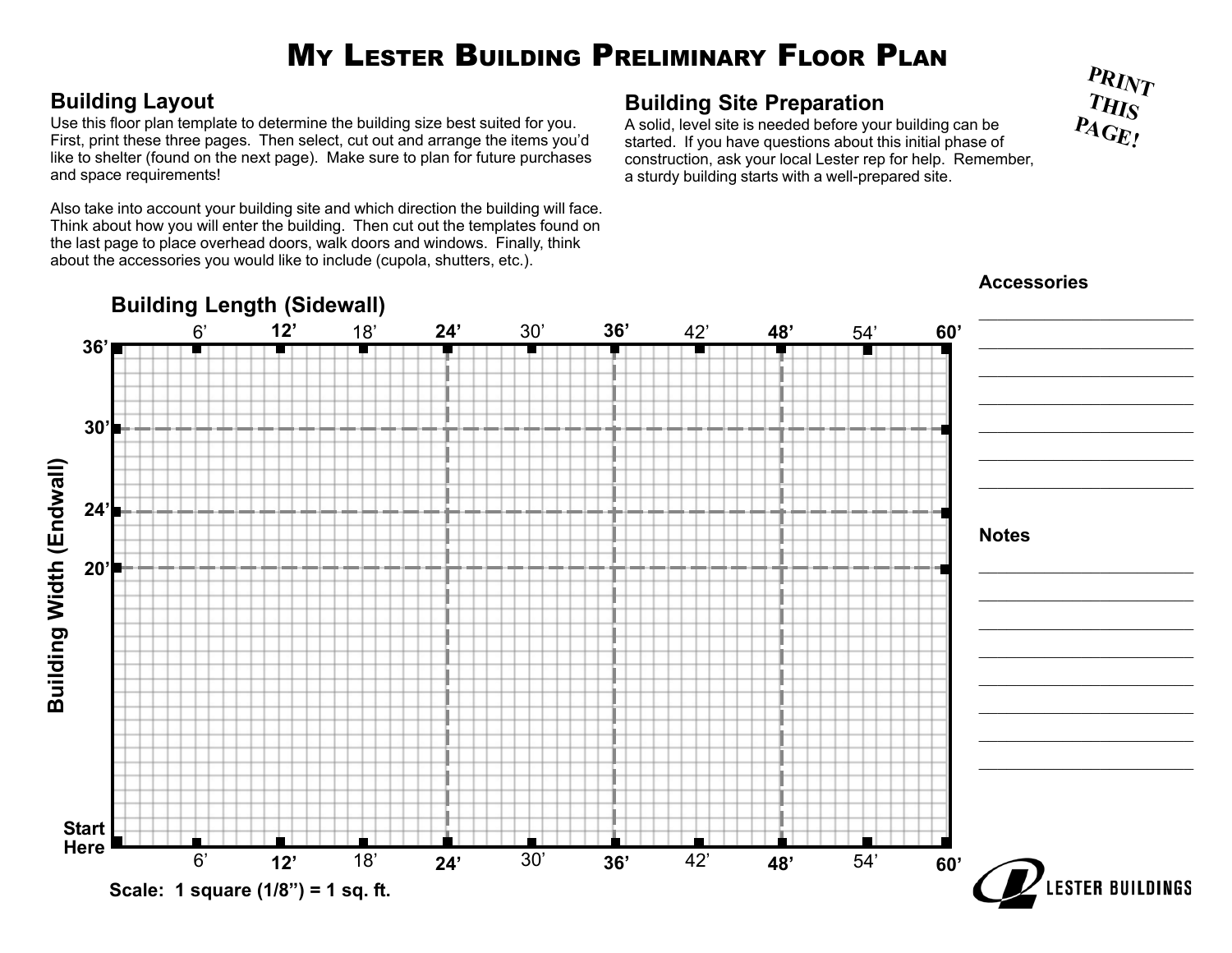## FLOOR PLAN TEMPLATES



 Cut out the items you wish to place in your Lester building. Be sure to follow the dotted lines as this allows for 11/2' of walk space around each item. Two items side by side will have 3' of walk space between them. You may need additional walk space, particularly when positioning an item next to a wall.

Position the templates on the floor plan to help determine your best building size. Overhead doors, windows and walk doors are also provided on the next page. *NOTE: Item sizes can vary from those shown. If space is critical, measure your own item for exact dimensions. Don't forget to review your height requirements as well.*



Motorcycle (3' x 5' Riding Mower  $(3^{1}/2^{7} \times 3^{1}/2)$ Snowmobile (3<sup>1</sup>/<sub>2</sub>' x 9')







Boat (8' x 24' includes Trailer) enterially expressed by Boat (6' x 16' includes Trailer)







⊂ন⊮





(Walk Space) Work Bench (3' x 6')